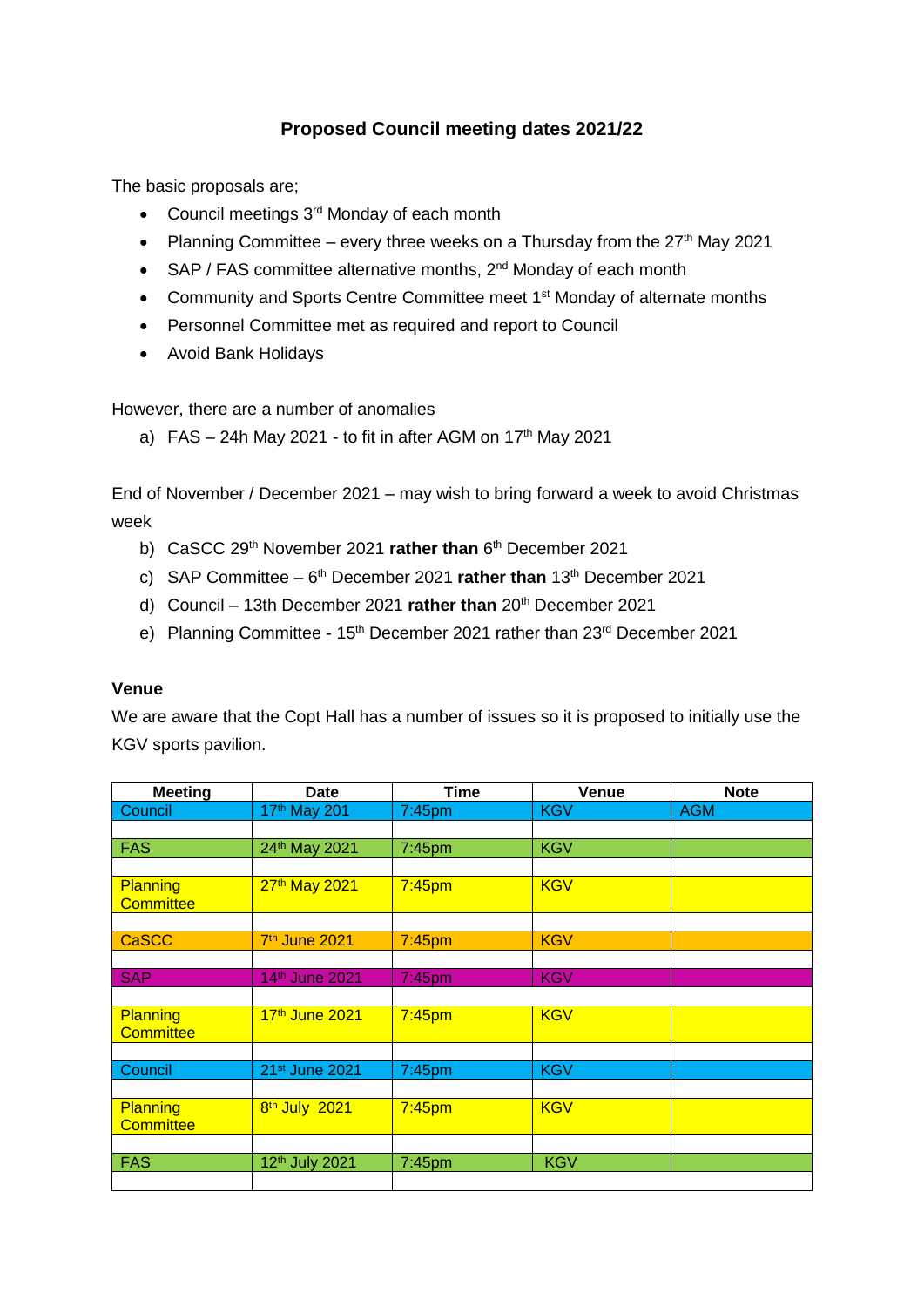| Council          | 19th July 2021              | 7:45pm             | <b>KGV</b>             |  |
|------------------|-----------------------------|--------------------|------------------------|--|
|                  |                             |                    |                        |  |
| Planning         | 29th July 2021              | $7:45$ pm          | <b>KGV</b>             |  |
| <b>Committee</b> |                             |                    |                        |  |
|                  |                             |                    |                        |  |
| <b>CaSCC</b>     | 2 <sup>nd</sup> August 2021 | $7:45$ pm          | <b>KGV</b>             |  |
|                  |                             |                    |                        |  |
| <b>SAP</b>       | 9th August 2021             | 7:45pm             | <b>KGV</b>             |  |
|                  |                             |                    |                        |  |
| Council          | 16th August 2021            | 7:45pm             | <b>KGV</b>             |  |
|                  |                             |                    |                        |  |
| Planning         | 19th August 2021            | $7:45$ pm          | <b>KGV</b>             |  |
| <b>Committee</b> |                             |                    |                        |  |
|                  |                             |                    |                        |  |
| Planning         | 9th Sept 2021               | $7:45$ pm          | <b>KGV</b>             |  |
| <b>Committee</b> |                             |                    |                        |  |
|                  |                             |                    |                        |  |
| <b>FAS</b>       | 13th Sept 2021              | 7:45pm             | Copt Hall / KGV        |  |
|                  |                             |                    |                        |  |
| Council          | 20th Sept 2021              | 7:45pm             | Copt Hall / KGV        |  |
|                  |                             |                    |                        |  |
| Planning         | 30th Sept 2021              | $7:45$ pm          | Copt Hall / KGV        |  |
| <b>Committee</b> |                             |                    |                        |  |
|                  |                             |                    |                        |  |
| <b>CaSCC</b>     | 4th October 2021            | $7:45$ pm          | Copt Hall / KGV        |  |
|                  |                             |                    |                        |  |
| <b>SAP</b>       | 11th Oct 2021               | 7:45pm             | <b>Copt Hall / KGV</b> |  |
|                  |                             |                    |                        |  |
| Council          | 18th Oct 2021               | 7:45pm             | Copt Hall / KGV        |  |
|                  |                             |                    |                        |  |
| Planning         | 21st Oct 2021               | $7:45$ pm          | <b>Copt Hall / KGV</b> |  |
| <b>Committee</b> |                             |                    |                        |  |
|                  |                             |                    |                        |  |
| <b>FAS</b>       | 8 <sup>th</sup> Nov 2021    | 7:45pm             | Copt Hall / KGV        |  |
|                  |                             |                    |                        |  |
| Planning         | 11th Nov 2021               | $7:45$ pm          | Copt Hall / KGV        |  |
| <b>Committee</b> |                             |                    |                        |  |
|                  |                             |                    |                        |  |
| Council          | 15th Nov 2021               | 7:45pm             | Copt Hall / KGV        |  |
|                  |                             |                    |                        |  |
| CaSCC            | 29th Nov 2021               | $7:45$ pm          | Copt Hall / KGV        |  |
|                  |                             |                    |                        |  |
| <b>Planning</b>  | <b>1st Dec 2021</b>         | 7:45 <sub>pm</sub> | Copt Hall / KGV        |  |
| <b>Committee</b> |                             |                    |                        |  |
|                  |                             |                    |                        |  |
| <b>SAP</b>       | 6 <sup>th</sup> Dec 2021    | 7:45pm             | Copt Hall / KGV        |  |
|                  |                             |                    |                        |  |
| Council          | 13th Dec 2021               | 7:45pm             | Copt Hall / KGV        |  |
|                  |                             |                    |                        |  |
| Planning         | 15th Dec 2021               | $7:45$ pm          | Copt Hall / KGV        |  |
| <b>Committee</b> |                             |                    |                        |  |
|                  |                             |                    |                        |  |
| Planning         | 6 <sup>th</sup> Jan 2022    | $7:45$ pm          | Copt Hall / KGV        |  |
| <b>Committee</b> |                             |                    |                        |  |
|                  |                             |                    |                        |  |
| <b>FAS</b>       | 10th Jan 2022               | 7:45pm             | Copt Hall / KGV        |  |
|                  |                             |                    |                        |  |
| Council          | 17th Jan 2022               |                    | Copt Hall / KGV        |  |
|                  |                             | 7:45pm             |                        |  |